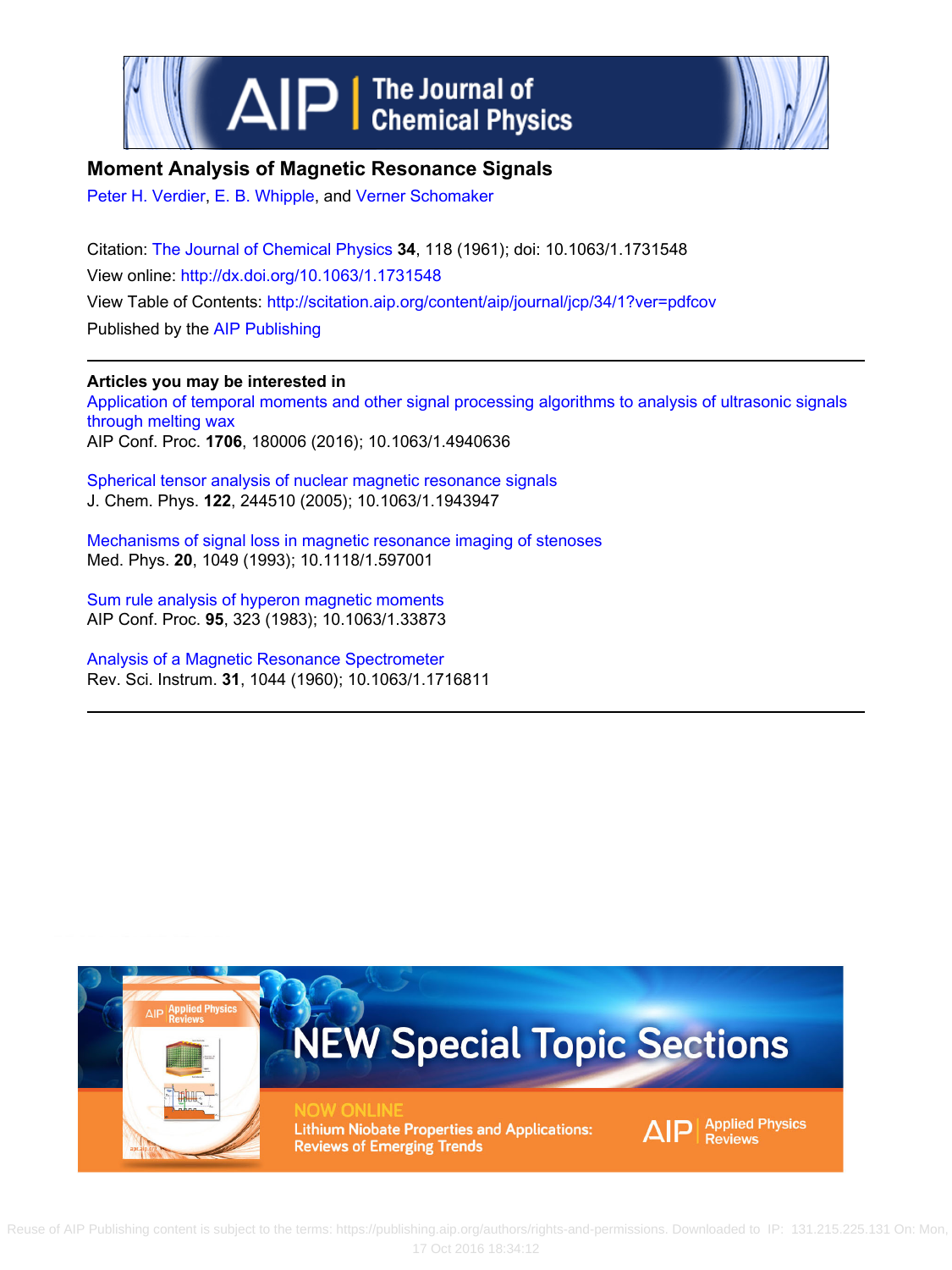## **Moment Analysis of Magnetic Resonance Signals\***

PETER H. VERDIER, E. B. WHIPPLE, AND VERNER SCHOMAKER

*Union Carbide Research Institute, Tuxedo, New York* 

(Received April 14, 1960)

A relation is given between the moments of a generalized convolution transform of a function, and the moments of the function itself. This relation is applied to the signal obtained with a field-modulated EPR spectrometer, a consequence being that the integrated intensity of an absorption line may be obtained from first moment measurements at any modulation amplitude, regardless of line shape or various instrumental nonidealities. This result has been verified experimentally to within a few percent with a Varian EPR spectrometer. Extension to measurement of higher moments is discussed.

**LET** two functions,  $\Phi(y)$  and  $\psi(y)$ , be related by (1), where  $\alpha$ ,  $\beta$ , and the region *R* of integration are arbitrary,

$$
\Phi(y) = \int \cdots \int \psi[y - \alpha(x_1, \cdots, x_r)]
$$
  
 
$$
\times \beta(x_1, \cdots, x_r) dx_1 \cdots dx_r.
$$
 (1)

Then the *nth* moment

$$
\Phi_n = \int_{-\infty}^{\infty} y^n \Phi(y) \, dy
$$

can be expressed as a linear combination of the *nth*  and lower moments of  $\psi$ ; i.e.,

$$
\Phi_n = \sum_{j=0}^n C_{n,j} \psi_j,\tag{2}
$$

where the coefficients are given by

$$
C_{nj} = {n \choose j} \int \cdots \int \alpha^{n-j} (x_1, \cdots, x_r) \beta(x_1, \cdots, x_r) dx_1 \cdots dx_r
$$
\n(3)

and are independent of  $\psi$ . Equations (2) and (3) are readily verified by writing  $\Phi_n$  in terms of (1), inverting the order of integration, and making the change of variable  $u=y-\alpha(x_1, \dots, x_r)$ .

The transformation (1) of  $\psi$  into  $\Phi$  may be used to represent the effect of a variety of distortions introduced into the measurement of a function  $\psi(y)$  by a linear apparatus. Examples are the effects of constant slit width in optical spectroscopy, arbitrary frequency response of linear electrical or mechanical networks, and certain types of modulation and demodulation.<sup>1</sup>

$$
(f^*g)_n = \sum_{j=0}^n \binom{n}{j} f_j g_{n-j},
$$

where the subscripts denote moments, as before. However, in

The application to magnetic resonance spectrometers employing sinusoidal field modulation and synchronou& detection is of considerable practical interest, since sensitivity limitations often require modulation amplitudes sufficient to distort the signals from their limiting derivative shapes.<sup>2-5</sup> Analysis in terms of Eq.  $(2)$  is particularly appropriate to this problem, since many of the spectral parameters of principal interest can be obtained directly from the lower moments. $6-8$ 

If  $\psi(h)$  represents energy absorption as a function of magnetic field, the signal entering the spectrometer amplifier at fixed h is  $\psi(h - H_m \sin \omega t)$ , where  $H_m$  is the amplitude and  $\omega$  the angular frequency of the modulating field. The effects of amplifier response and synchronous demodulation can then be represented by a function  $\beta$  in the transformation (1), where  $\Phi(h)$  is the observed output of the spectrometer. Since the amplifier does not pass dc, the coefficients C*nn* vanish, leaving only lower moments of  $\psi$  in the expressions for  $\Phi_n$ . In particular,  $\Phi_0$  must vanish and  $\Phi_1$ , the first moment of the observed curve, is directly proportional to the product of  $H_m$  and  $\psi_0$ , the integrated intensity, regardless of distortion due to modulation amplitude broadening, amplifier and detector response, detector misphasing, or main-field inhomogeneity. This proportionality is strictly independent of details of line shape and may, for example, be used to obtain the integrated intensity of partially resolved multiplets.

The expressions (2) for the higher moments are simplified by the symmetry of the modulating and demodulating functions, which causes  $C_{nj}$  to vanish for  $n-j$  even. A proportionality similar to the foregoing

of magnetic resonance lines.<br>
<sup>6</sup> C. P. Flynn and E. F. W. Seymour, Proc. Phys. Soc. (Lon-<br>
don) 75, 337 (1960).

don) 75, 337 (1960).<br>
<sup>7</sup> J. H. Van Vleck, Phys. Rev. 74, 1168 (1958).<br>
<sup>8</sup> W. Anderson and H. M. McConnell, J. Chem. Phys. **26**, 1496<br>
(1957).

<sup>\*</sup> Advanced Research Projects Agency support is gratefully

<sup>&</sup>lt;sup>1</sup> The relations (1)-(3) have been given by Flynn and Sey-mour<sup>6</sup> for the case when  $\alpha(x) = x$ , and *R* is  $-\infty < x < \infty$ , i.e., a convolution transform. It can be shown that every transformation of the form (1) can be written as a convolution, in which case the relations (2), (3) take on a simpler form: If  $f^*g$  denotes the convolution of  $f$  and  $g$ , then

practical application it may be easier to write the transformation

in the more general form (1) than to obtain an equivalent convolution transform.<br>
<sup>2</sup> M. M. Perlman and M. Bloom, Phys. Rev. **88**, 1240 (1952).<br>
<sup>3</sup> E. R. Andrew, Phys. Rev. **91**, 425 (1953).<br>
<sup>4</sup> O. E. Myers and E. J. Pu